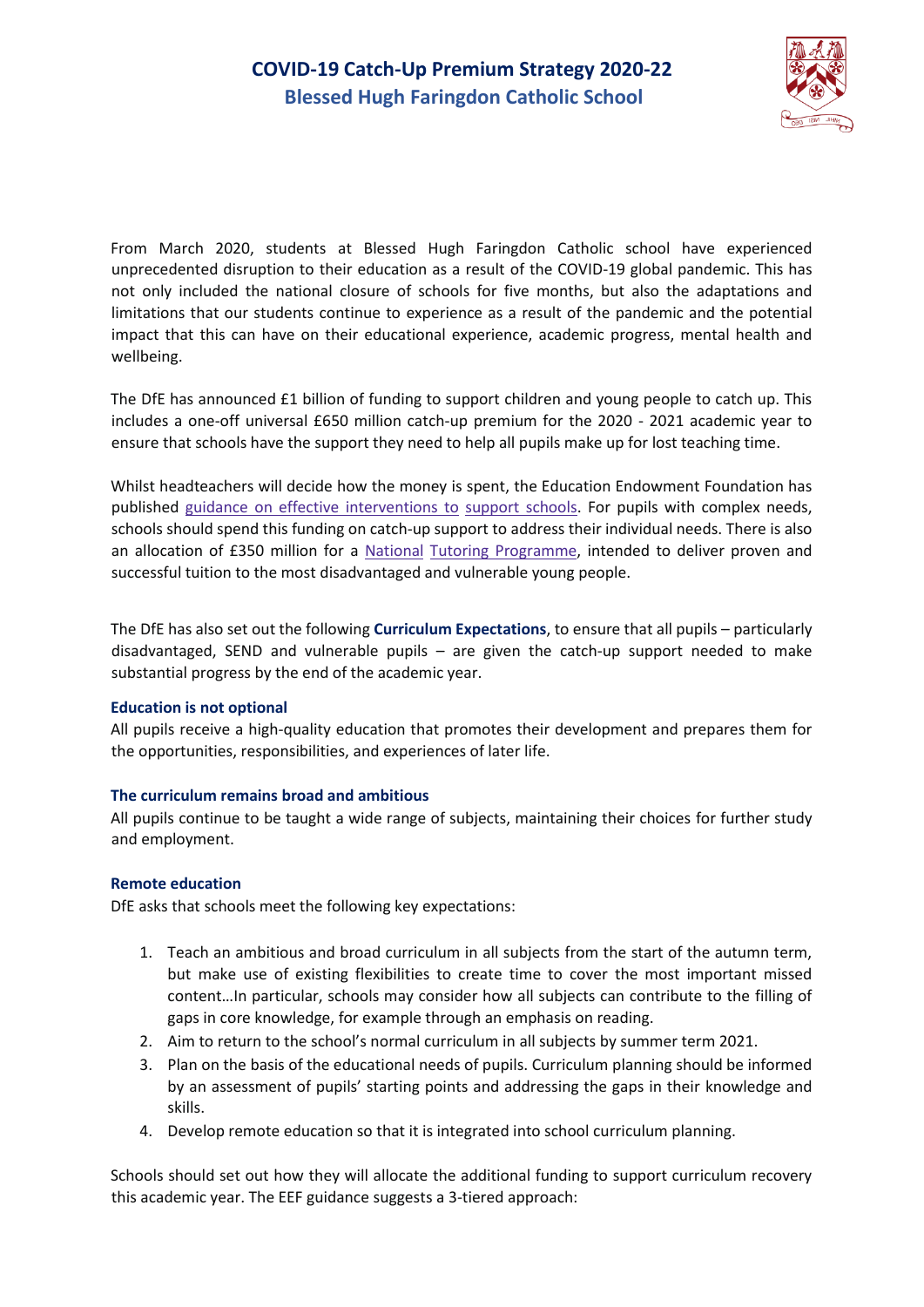

### **1 Teaching**

- High-quality teaching for all
- Effective diagnostic assessment
- Supporting remote learning
- Focusing on professional development

### **2 Targeted academic support**

- High-quality one to one and small group tuition
- Teaching Assistants and targeted support
- Academic tutoring
- Planning for pupils with Special Educational Needs and Disabilities (SEND)

### **3 Wider strategies**

- Supporting pupils' social, emotional and behavioural needs
- Planning carefully for adopting a Social and Emotional Learning curriculum
- Communicating with and supporting parents
- Supporting parents with pupils of different ages
- Successful implementation in challenging times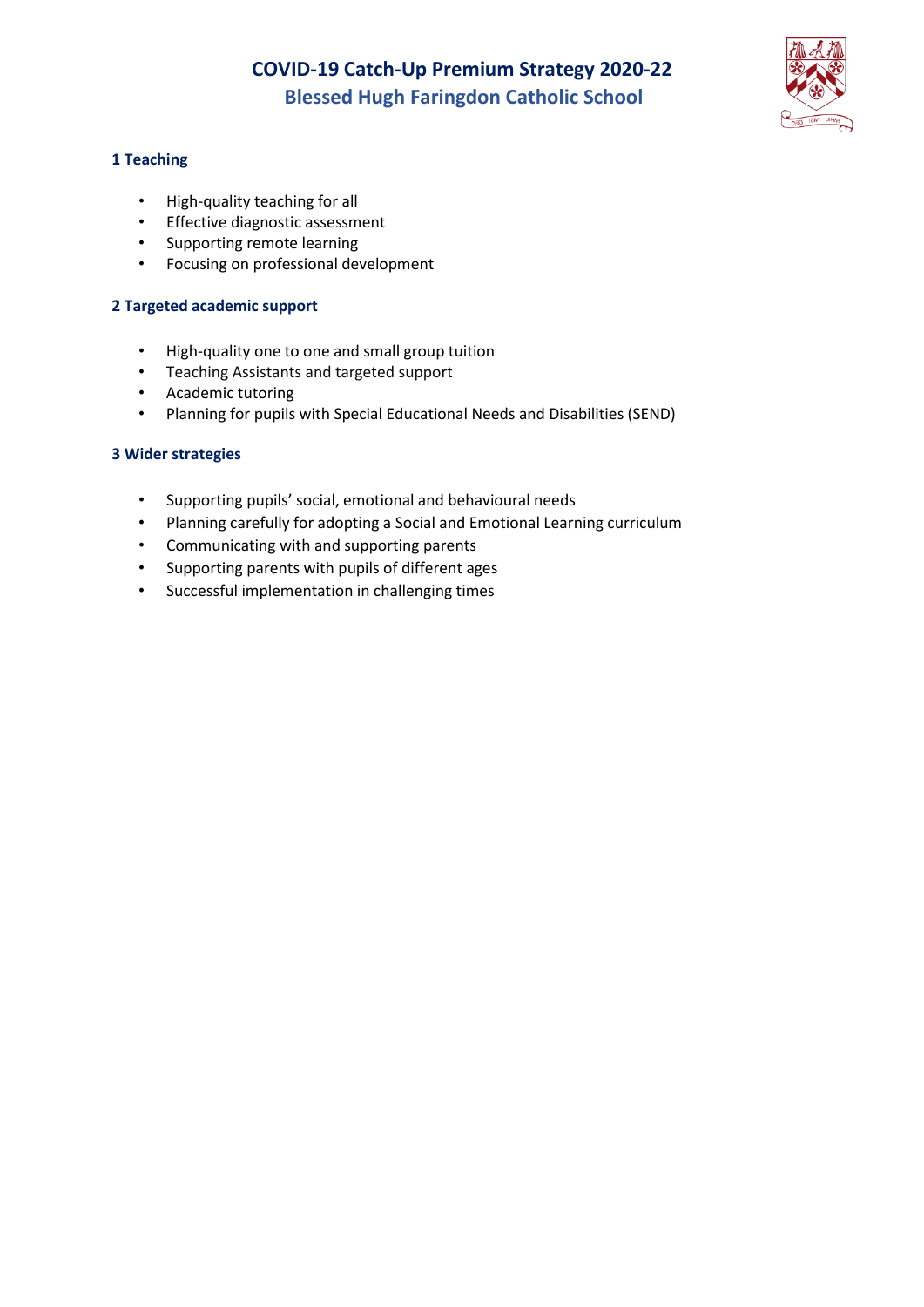

# **Catch-up Premium Plan**

| <b>Allocated funding (Catch-Up)</b><br>$Yr. 7-11$ | £64,000                             | % Pupil Premium<br>eligible pupils | 170 (21%) |
|---------------------------------------------------|-------------------------------------|------------------------------------|-----------|
|                                                   |                                     | <b>Number in Sixth Form</b>        | 74        |
| <b>Number on roll (total)</b>                     | 830 (904 incl.6 <sup>th</sup> Form) |                                    |           |

*\*2020-21 cohort numbers on roll.*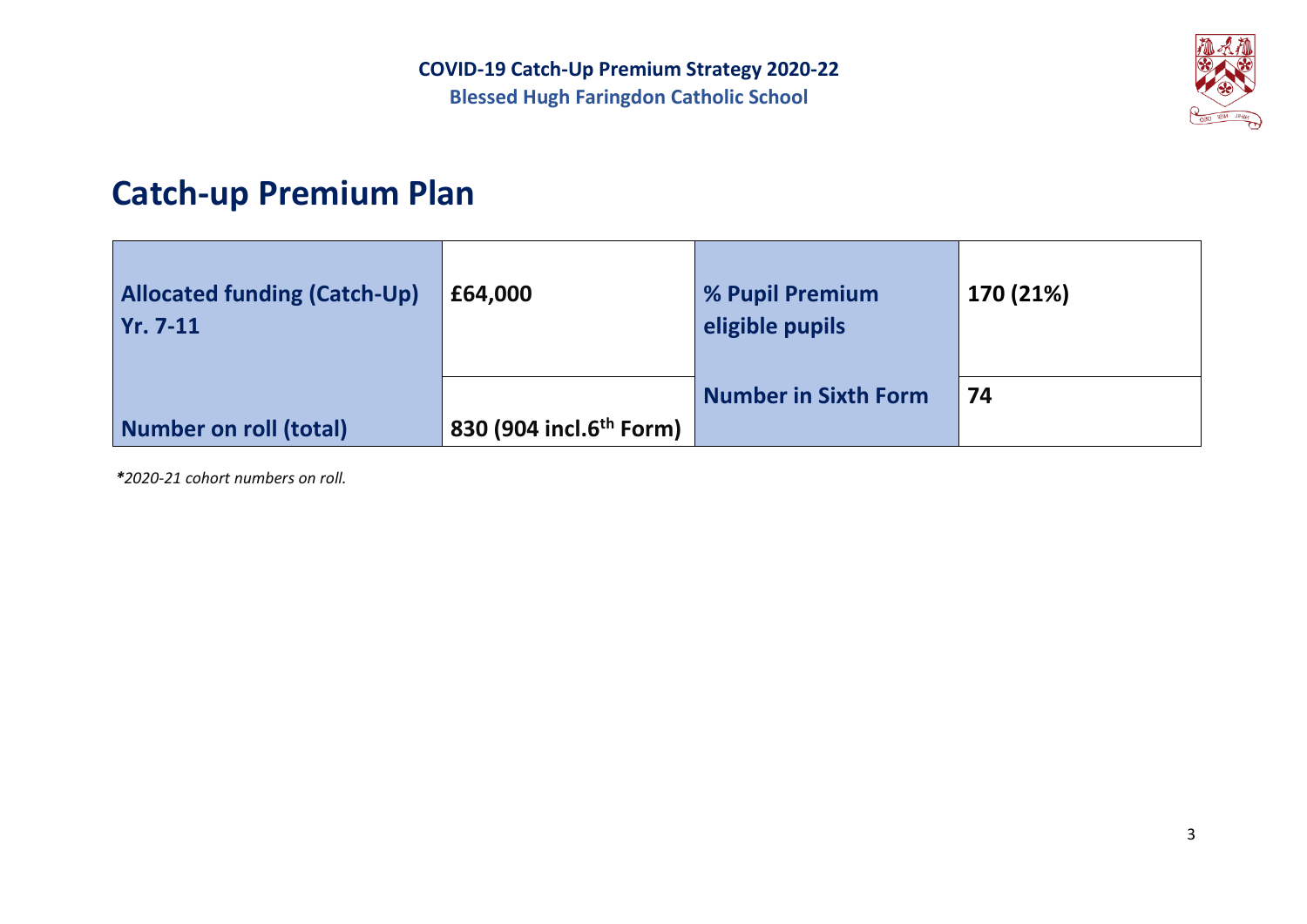

# **Issues identified from September 2020 as barriers to learning (e.g. curriculum gaps / literacy / attendance / wellbeing)**

**B1:** Literacy skills

**B2:** Gaps in curriculum as identified by each Head of Department - Curriculum Recovery Plans

**B3:** Readying the school for further home learning needs, E.g. lockdown or blended learning and adapted COVID-19 arrangements for learning in school.

**B4:** Ensuring all students can access online learning at home

**B5:** Gaps in knowledge that have appeared between March and July 2020 (as identified through assessment in Term 1 &2). Also, from March-April 2021

**B6:** Ensuring our SEND students are making social, emotional and academic progress following the lockdown period

**B7:** Understanding T&L strategies within the 'new normal' way of teaching

**B8:** Gaps in 'careers and further education' advice and guidance

**B9:** Understanding the ability of our new Year 7 intake without SATS scores

**B10:** Maintaining a high attendance % for all students

**B11:** Wellbeing: Students adjusting to the new school routines and structures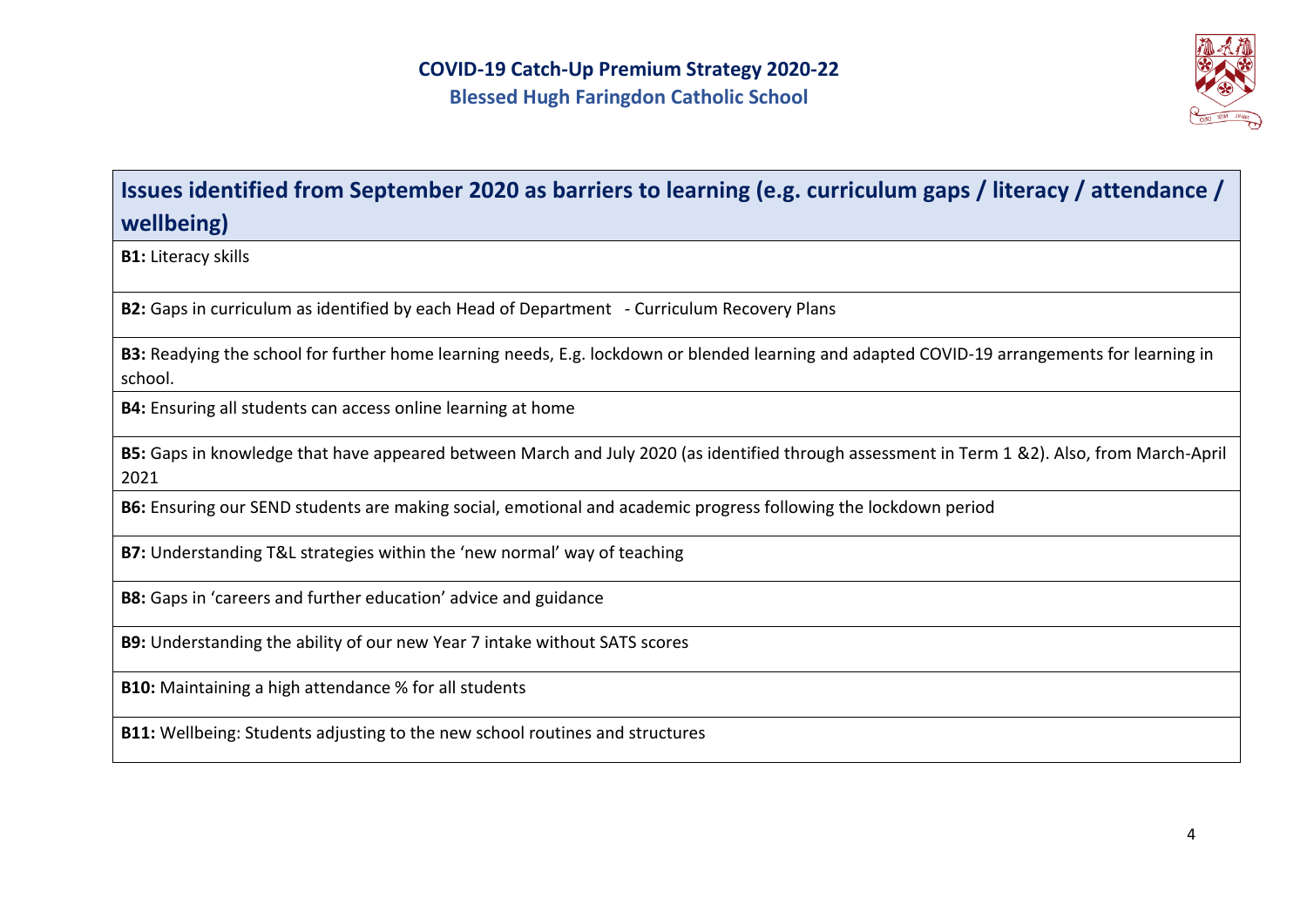

**B12:** Wellbeing: Concerns around anxiety and safeguarding issues following the lockdown period

**B13:** Ensuring parental engagement levels are maintained during the 'virtual meeting' era

**B14:** Behaviour & Attitudes – rewards and enrichment

| <b>Teaching and Whole School Strategies</b> |                                                                                                                                                      |                                                                                                                                                                                                                                                                                                         |                          |
|---------------------------------------------|------------------------------------------------------------------------------------------------------------------------------------------------------|---------------------------------------------------------------------------------------------------------------------------------------------------------------------------------------------------------------------------------------------------------------------------------------------------------|--------------------------|
| <b>Year Group</b>                           | <b>Actions</b>                                                                                                                                       | Intended impact                                                                                                                                                                                                                                                                                         | Cost                     |
| $7 - 11$                                    | B4 / B13: Purchase extra headsets for staff, to ensure that remote<br>learning and communication with students, staff and parents can<br>take place. | All staff are equipped to deliver remote learning and<br>effectively communicate with other staff, parents and<br>students when necessary.                                                                                                                                                              | £8000                    |
| $7 - 13$                                    | B4/B13: Purchase 35 additional headsets for students to use for<br>remote learning throughout lockdown 2.                                            | All students who do not have headphones to access<br>remote education within school can have use of<br>headsets and access their learning effectively.                                                                                                                                                  | £600                     |
| $10 - 11$                                   | B2: Increase the number of KS4 teachers that are trained in their<br>exam specification                                                              | This will increase the skill set amongst KS4 staff<br>regarding assessment of KS4 examination questions and<br>mock examinations. This will improve assessment and<br>in turn, outcomes. Also, in the event of staff absence /<br>isolation, more teachers in departments can deliver<br>GCSE teaching. | <b>Time and</b><br>cover |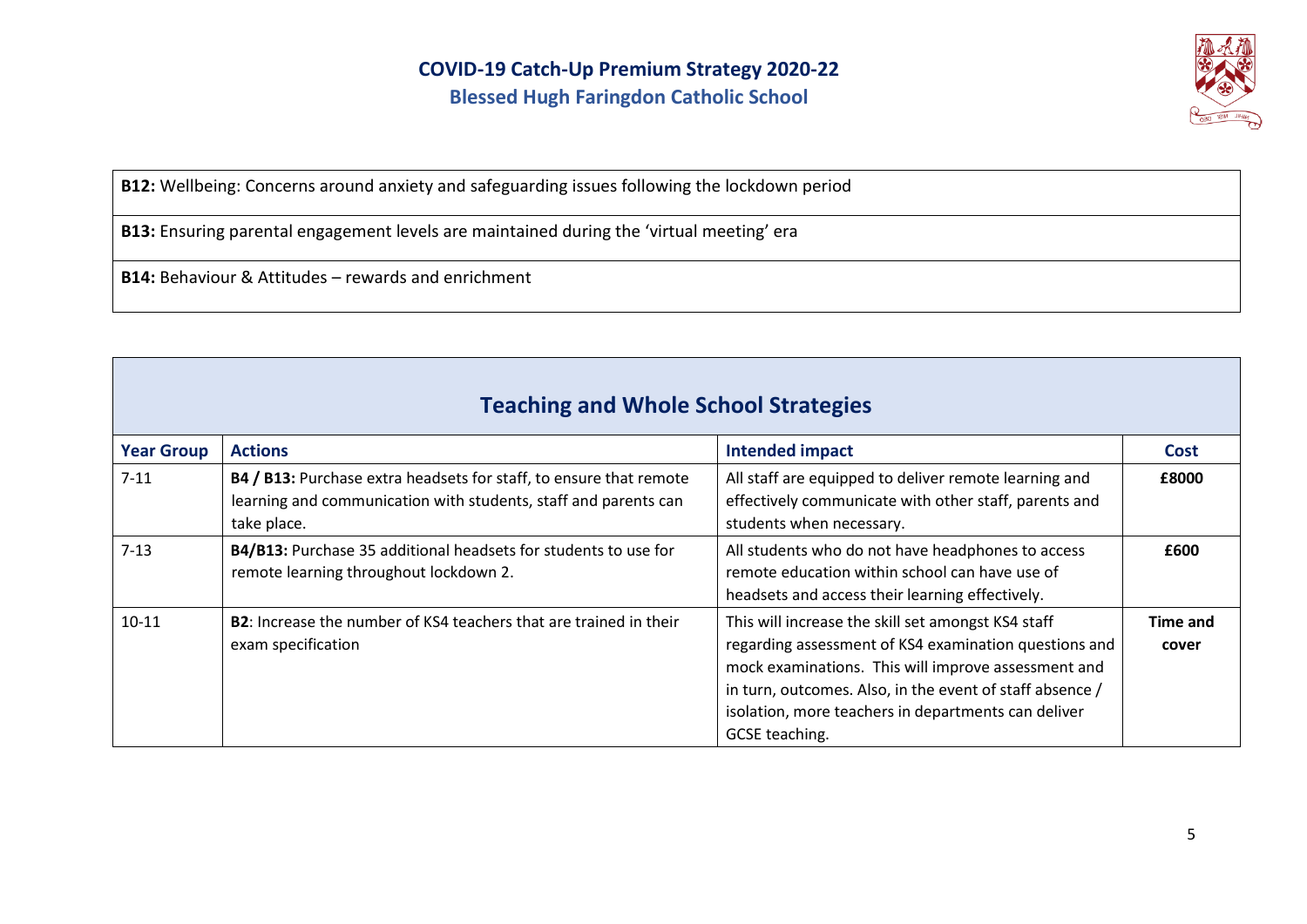

| $10 - 11$ | B2 / B5: Ensure that a proportion of mock examination papers for<br>each subject are externally marked and moderated. External<br>moderations time is funded. | This will ensure accurate and consistent marking of year<br>11 papers with which to identify gaps in knowledge and<br>intervene accordingly. This will also provide external<br>quality assurance for the summer 2021 grading process. | £500              |
|-----------|---------------------------------------------------------------------------------------------------------------------------------------------------------------|----------------------------------------------------------------------------------------------------------------------------------------------------------------------------------------------------------------------------------------|-------------------|
| $10 - 11$ | B2/B5: Revision and study skills workshops and guest speakers                                                                                                 | Students will be better equipped with the necessary<br>study skills and revision techniques in key examination<br>year groups.                                                                                                         | £500<br>(approx.) |
| $7 - 11$  | B2 / B3 / B5 / B13: Subject specific webinars to 'upskill' parents in<br>supporting their children with the curriculum, home learning and<br>revision.        | Parents have a full understanding of the curriculum<br>areas and strategies to support their children with their<br>learning at home.                                                                                                  | £500<br>(approx.) |
| $7 - 11$  | B2 / B3 / B4 / B5: Purchase on-line textbooks (E.g. Kerboodle) for<br>students to access, free of charge.                                                     | Students are able to access key textbooks and resources<br>to compliment and support their home learning.                                                                                                                              | £2000             |
| $10 - 11$ | B2 / B3 / B5: Purchase GCSE revision guides for students across<br>subject areas.                                                                             | Enabling students in Year 10&11 to have access to<br>revision guides and student workbooks for use at school<br>and home.                                                                                                              | £3000             |
| $7 - 11$  | B1: Appoint a whole school literacy coordinator (funded for two<br>years).                                                                                    | Enabling teachers to accelerate reading accuracy,<br>fluency, engagement and comprehension.                                                                                                                                            | £4,500            |
|           |                                                                                                                                                               | A whole school focus on reading to close gaps,<br>especially as a result of the pandemic.                                                                                                                                              |                   |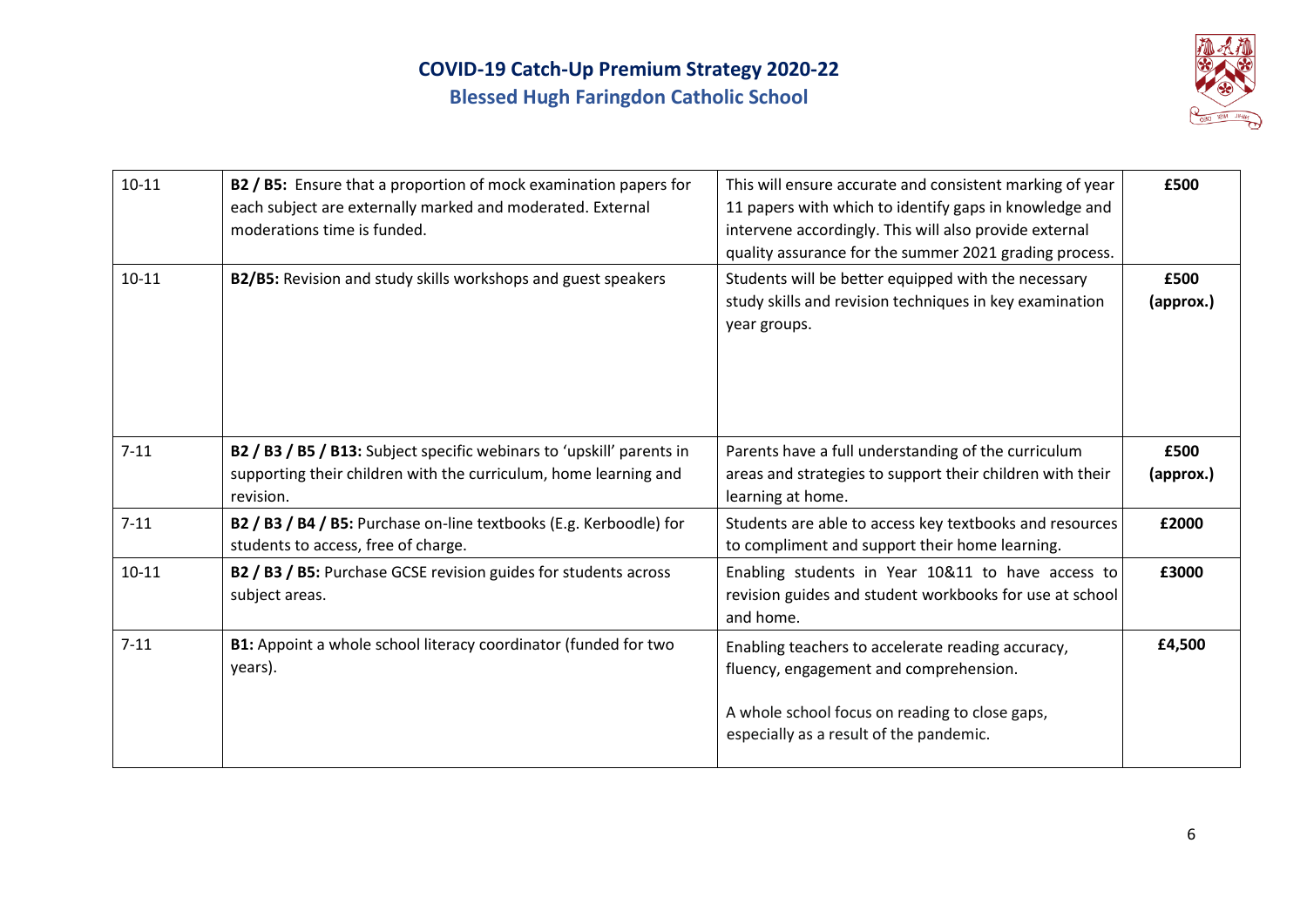

| $10 - 11$ | B2/ B5: Purchase English Literature guides and revision resources for<br>Key KS4 literature texts.                                                        | Giving all students access to these resources to increase<br>their knowledge and understanding of the GCSE<br>literature texts. Use of resources at school and home.                                | £2112 |
|-----------|-----------------------------------------------------------------------------------------------------------------------------------------------------------|-----------------------------------------------------------------------------------------------------------------------------------------------------------------------------------------------------|-------|
| $7 - 11$  | B1 / B2 / B7: Purchase mini whiteboards and pens for all students in<br>Years 713                                                                         | This action will enable staff to gauge the understanding<br>of all students in the classroom, without having to walk<br>around the classroom, in line with the new classroom<br>guidance in school. | £3131 |
| $7 - 11$  | B5: Purchase 'Language Nut' to support students with their French &<br>Spanish language knowledge                                                         | This will support the progress of students in languages                                                                                                                                             | £2677 |
| 7&8       | B2/B3/B5: Extra Textbooks for Year 7&8 History to assist in bubble<br>teaching.                                                                           | This will ensure that all students in Key Stage 3 have<br>access to key resources for all lessons.                                                                                                  | £1367 |
| $7-13$    | <b>B3:</b> Purchase extra calculators for the Maths and Science<br>departments                                                                            | To ensure that all students have access to the necessary<br>equipment to supplement their learning - a greater<br>demand due to safety measures between bubbles.                                    | £1080 |
| 10        | B2/ B5: Purchase revision cards for GCSE Year 10 Geography cohort.                                                                                        | To enable all to access this resource for free to aid<br>revision and catch-up on the GCSE Geography course.                                                                                        | £450  |
| 10&11     | B2/ B5: 100 GCSE re revision guides for KS4 students - GSCE                                                                                               | All students are able to access the revision material for<br>home learning - free of charge.                                                                                                        | £359  |
| $7 - 11$  | B2/ B5: English department resourcing - reading programmes,<br>revision materials and literature texts.                                                   | Targeted students to benefit from reading intervention,<br>for example, Reading Plus, and extra resources to<br>supplement readding progression and the curriculum<br>texts.                        | £3000 |
| $7 - 11$  | B3 / B4 / B5: Maths Department resources - extra textbooks for<br>students, flashcards, bootcamp Books and supplementing Maths<br>away days for students. | Targeted intervention to close gaps - Key discrete<br>groups and trends identified.                                                                                                                 | £1000 |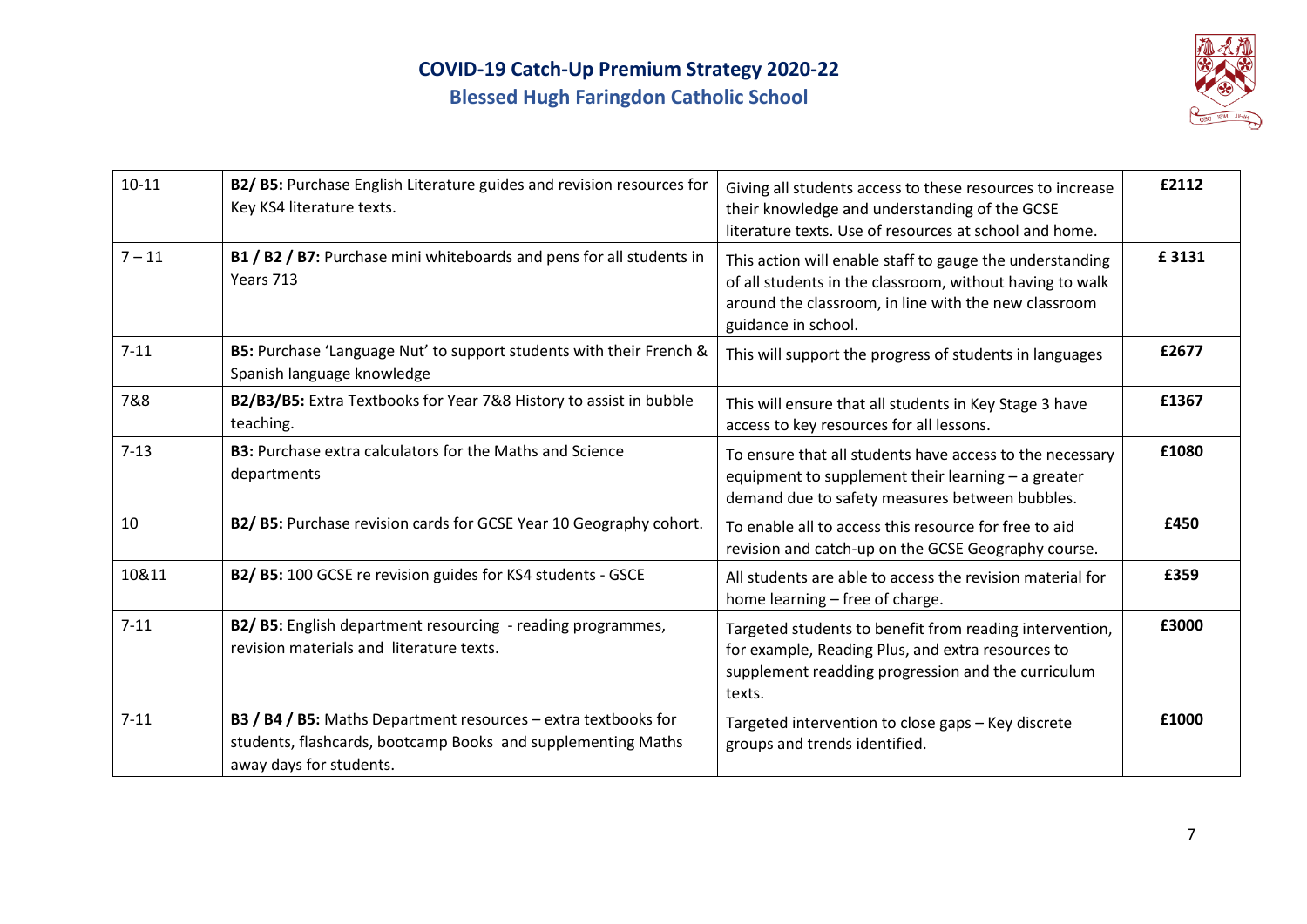

| $7-9$    | B2 / B5: KS3 music software package - Solfeg - 2-year package                                                                                                                                                                                               | To assist in remote learning and provision for practical<br>music lessons.                                                                                                                                                      | £1200                |
|----------|-------------------------------------------------------------------------------------------------------------------------------------------------------------------------------------------------------------------------------------------------------------|---------------------------------------------------------------------------------------------------------------------------------------------------------------------------------------------------------------------------------|----------------------|
| $7 - 11$ | New Badminton equipment in PE                                                                                                                                                                                                                               | To provide extra equipment, to allow students to<br>participate in badminton lessons during COVID<br>restrictions, as an alternative to restricted sports.                                                                      | £273                 |
| $7 - 11$ | Drama workshops:<br>Clown, physical comedy, and circus skills workshops (Year 7&8)<br>$\overline{\phantom{a}}$<br>Introduction to stage combat workshop (Yr 8&9)<br>$\overline{\phantom{a}}$<br>Year 11 text and scene workshop<br>$\overline{\phantom{a}}$ | Provide extra-curricular and enrichment opportunities<br>to KS3 &4 students, after a period of restricted practical<br>lessons, clubs and enrichment activities.                                                                | £250<br>£500<br>£250 |
| $7 - 11$ | Purchase of extra English texts to compliment the curriculum and to<br>launch the reading programme in years 7-9.                                                                                                                                           | Students can access copies of texts during bubble area<br>teaching.<br>Year 7-9 tutor reading programme - Year 11 whole-class<br>guided reading.<br>To improve student's knowledge of texts, reading<br>fluency and confidence. | £2000                |

| <b>Total Cost Allocated cost from</b> | £39,249 |
|---------------------------------------|---------|
| catch up funding                      |         |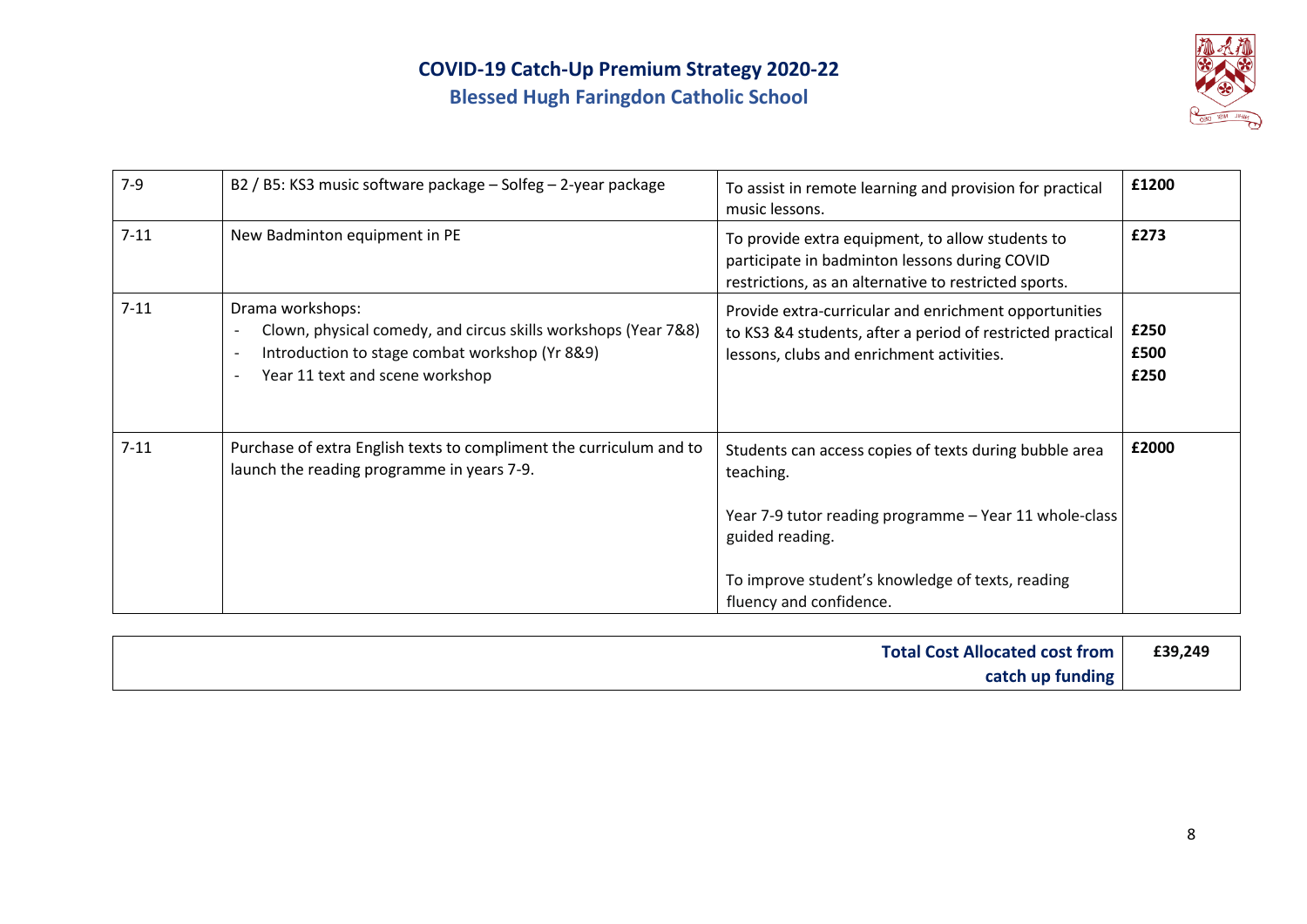

| <b>Targeted Strategies</b> |                                                                                                                                       |                                                                                                                                                                                                                                                                           |             |
|----------------------------|---------------------------------------------------------------------------------------------------------------------------------------|---------------------------------------------------------------------------------------------------------------------------------------------------------------------------------------------------------------------------------------------------------------------------|-------------|
| <b>Year Group</b>          | <b>Actions</b>                                                                                                                        | <b>Intended impact</b>                                                                                                                                                                                                                                                    | <b>Cost</b> |
| 7891011                    | B5 / B6: Access the National Tutoring Program to ensure additional<br>targeted support is put in place for all students               | The students who benefit from the NTP will have their<br>progress tracked at key assessment points.                                                                                                                                                                       | <b>TBC</b>  |
| $7 - 11$                   | B2 / B5 / B6 / B11: Targeted intervention classes and workshops<br>across all departments - including Saturday and holiday workshops. |                                                                                                                                                                                                                                                                           | £10,000     |
| 7891011                    | <b>B5:</b> Hegarty maths subscription (homework catch-up)                                                                             | Close and systematic tracking of Hegarty maths student<br>completion rates. Focus on number of questions<br>answered correctly and time spent completing the<br>tasks / videos. Monthly report produced tracking<br>individual student success at class and school level. | £600        |
| $9 - 11$                   | B2 / B5: Maths tuition for targeted students - small group tutoring.                                                                  | Students benefit from tailored tutoring to assist in<br>closing gaps in knowledge and skill.                                                                                                                                                                              | <b>TBC</b>  |
| $7 - 11$                   | B1 / B5 / B6: Purchase of an additional staff tablet for the SEND<br>department.                                                      | Increase the amount of small group and one to one<br>intervention in the department. This will allow the<br>Literacy Support Assistant to deliver interventions.                                                                                                          | £1000       |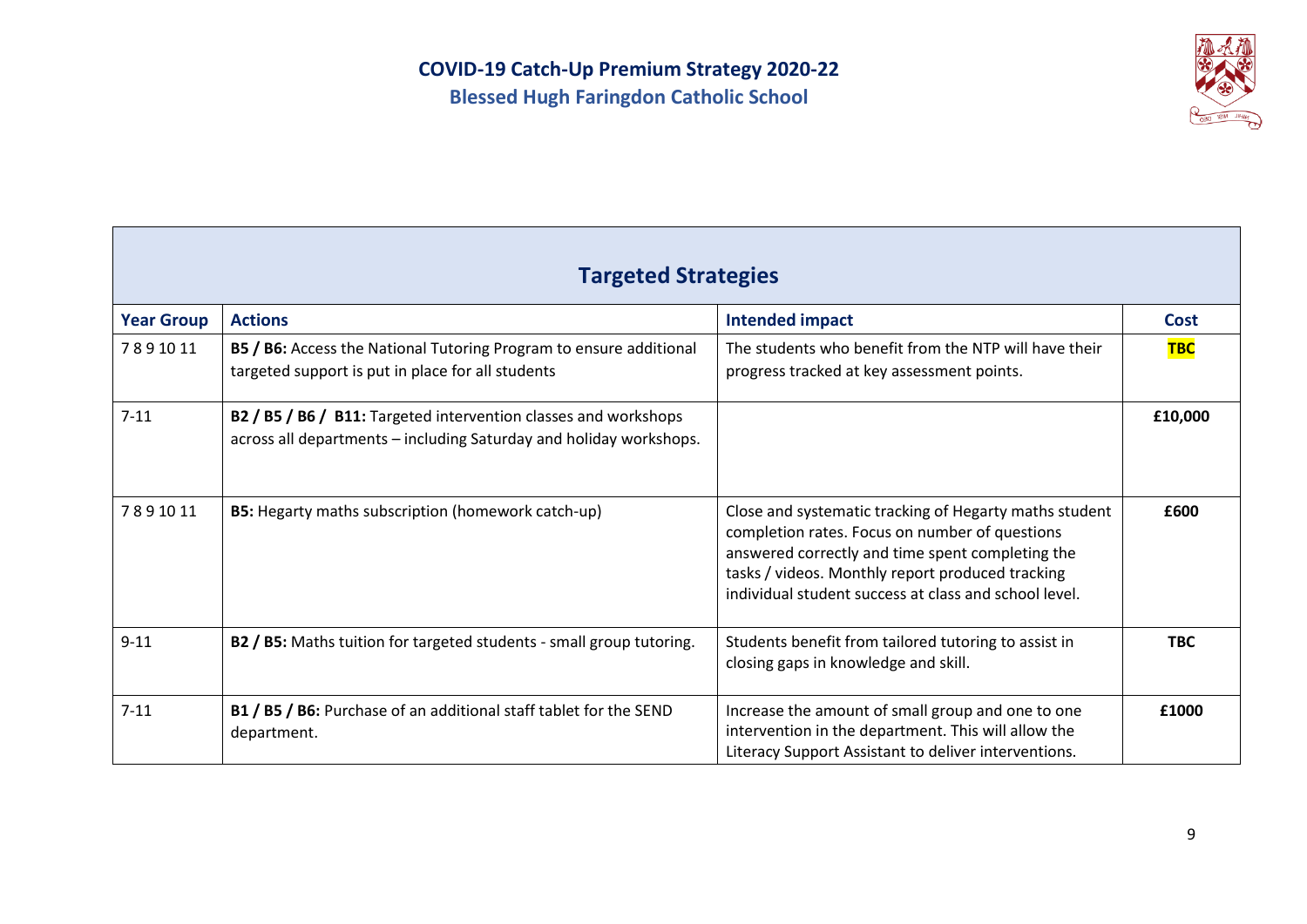

| $7 - 11$ | B1 / B5 / B6: Purchase additional laptops for SEND & BMW students.                                                             | Increase the amount of SEND students able to use<br>laptops to assist them in their lessons and assessments.                                                                                                                       | £4000        |
|----------|--------------------------------------------------------------------------------------------------------------------------------|------------------------------------------------------------------------------------------------------------------------------------------------------------------------------------------------------------------------------------|--------------|
| 10&11    | B2 / B5: PE Football and Badminton expert coaching                                                                             | GCSE students - improving technical elements and<br>knowledge of these sports for practical assessment. 15<br>weeks                                                                                                                | £525         |
| 10&11    | B2 / B5: Business studies dictionaries and revision materials for<br><b>GCSE</b> students.                                     | Students have access to key resources at home to assist<br>with catch up and identified gaps in knowledge.                                                                                                                         | £540<br>£120 |
| 10&11    | B2: Music intervention - Composition weekly intervention from<br>January 2021.                                                 | To enable students to improve the composition<br>element of the GCSE Music Course. Some time has<br>been lost due to the previous lockdown.                                                                                        | £450         |
| $7 - 10$ | B2 / B5: Computer Science resources - Purchase of 30 Python<br>programming books. Use for Years 7-9 and GCSE Computer Science. | Extra resources to provide support with the computer<br>science curriculum - introduced just prior to the COVID<br>pandemic. Students have lost opportunities for<br>practical application during the lockdown/closure<br>periods. | £181.50      |

| <b>Total Cost Allocated cost from</b> | £17,416.50 |
|---------------------------------------|------------|
| catch up funding                      |            |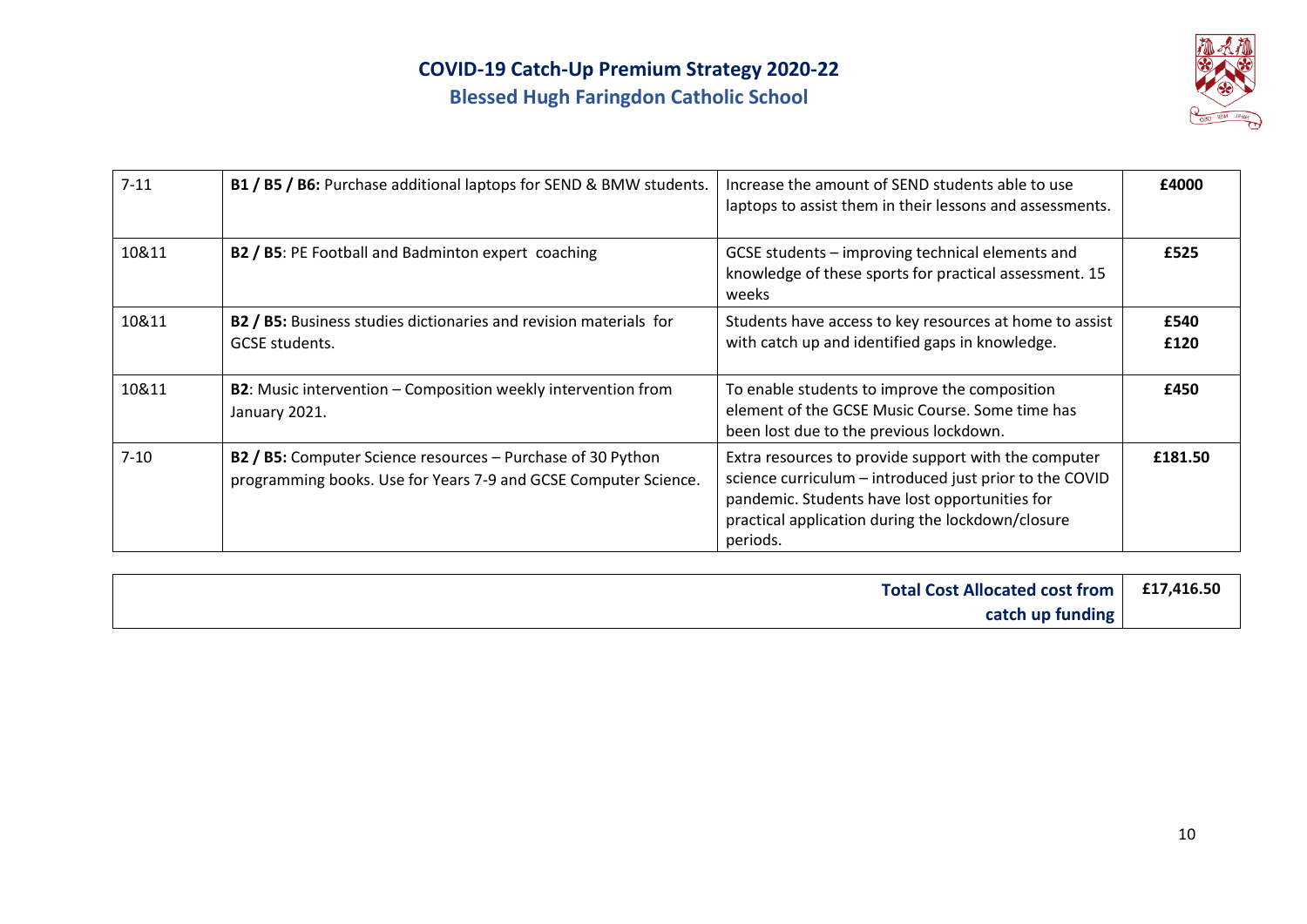

|                   | <b>Wider Strategies</b>                                                                                                                                                                        |                                                                                                                                             |       |
|-------------------|------------------------------------------------------------------------------------------------------------------------------------------------------------------------------------------------|---------------------------------------------------------------------------------------------------------------------------------------------|-------|
| <b>Year Group</b> | <b>Actions</b>                                                                                                                                                                                 | <b>Intended impact</b>                                                                                                                      | Cost  |
| 7 - 11            | B13: A new system in place for parents' evenings in 2020/21 & 2021-<br>22 to ensure regular dialect between home and school regarding<br>academic performance.                                 | To maintain communication between the school and the<br>parents regarding academic performance                                              | £500  |
| $7 - 11$          | B10: Incentivise improvements in attendance for students and<br>parents. This can include shopping vouchers for meals and financial<br>support for uniform, rewards and attendance strategies. | This will encourage students to attend and parent<br>cooperation with attendance and could lead to an<br>improvement in attendance figures. | £3000 |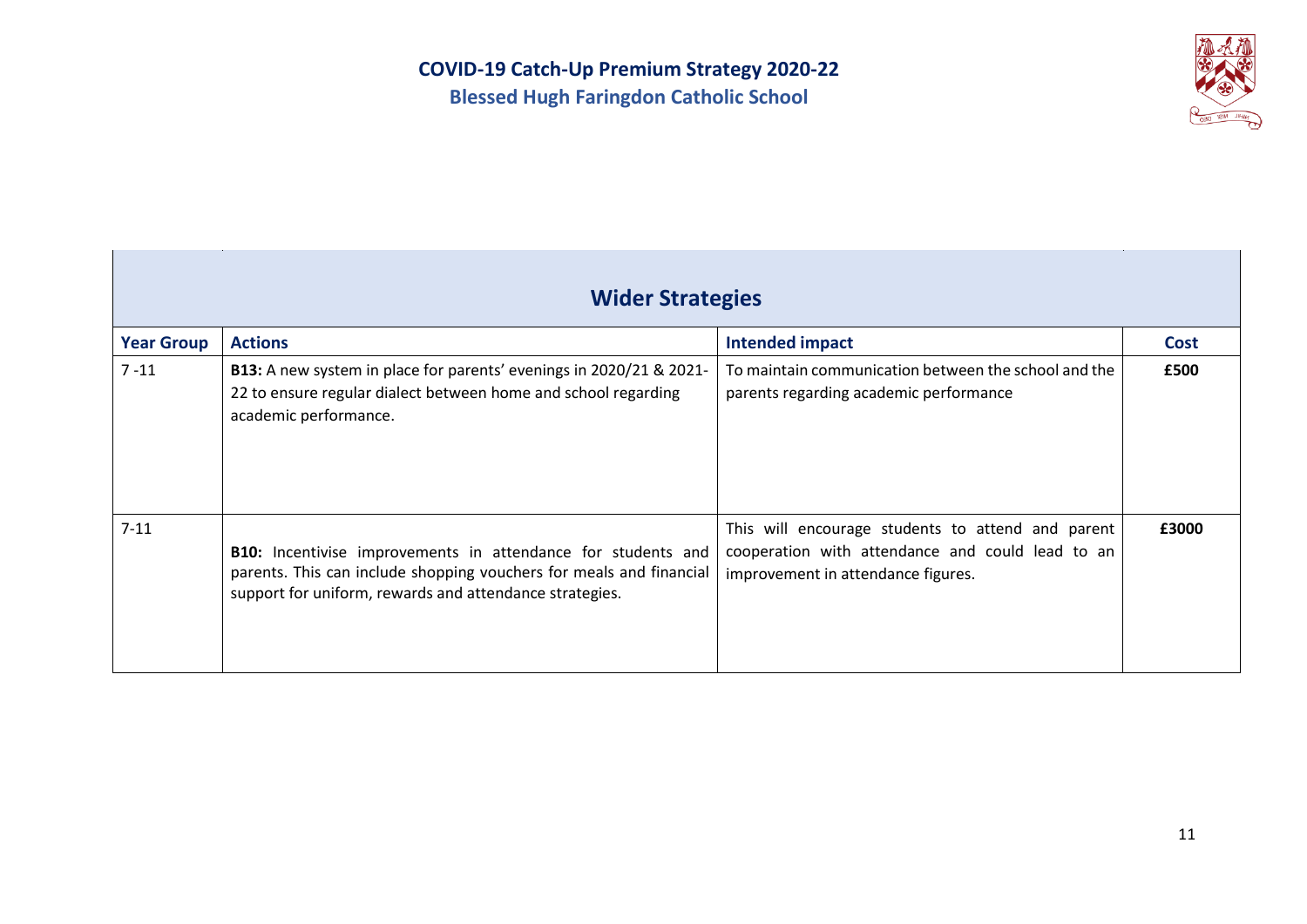

| $7 - 11$ | <b>B11:</b> Pay for extra counselling time                                                                      | Having additional counsellor sessions will allow for more<br>children to have access to specialist advice and guidance<br>over their worries centred around post lock down<br>routines and anxieties. This will have an overall impact<br>on well-being which will lead to a more positive outlook<br>in lessons and around school.                                                                                                                                                                                                                   |                     |
|----------|-----------------------------------------------------------------------------------------------------------------|-------------------------------------------------------------------------------------------------------------------------------------------------------------------------------------------------------------------------------------------------------------------------------------------------------------------------------------------------------------------------------------------------------------------------------------------------------------------------------------------------------------------------------------------------------|---------------------|
| $7 - 11$ | B3 / B10 / B11 / B13 / B14: Introduction of Class charts software<br>package - Homework, rewards, seating plans | Potential to replace Show My Homework package. The<br>seating plan function will enable the school to continue<br>to ensure that seating plans are held centrally, to ensure<br>that we are able to track student contact in the event of<br>any COVID positive cases - in turn, giving accurate<br>information about students who need to isolate at home<br>and participate in home learning. This will also allow us<br>to implement a stronger positive rewards system.<br>Parents can use the parent app to access and share all<br>information. | £3000 for<br>year 1 |
| $7 - 11$ | Therapeutic packages and strategies for individual students.                                                    | TO BE CONFIRMED                                                                                                                                                                                                                                                                                                                                                                                                                                                                                                                                       |                     |
|          |                                                                                                                 | <b>Total Cost Allocated cost from</b><br>catch up funding                                                                                                                                                                                                                                                                                                                                                                                                                                                                                             | £6500               |